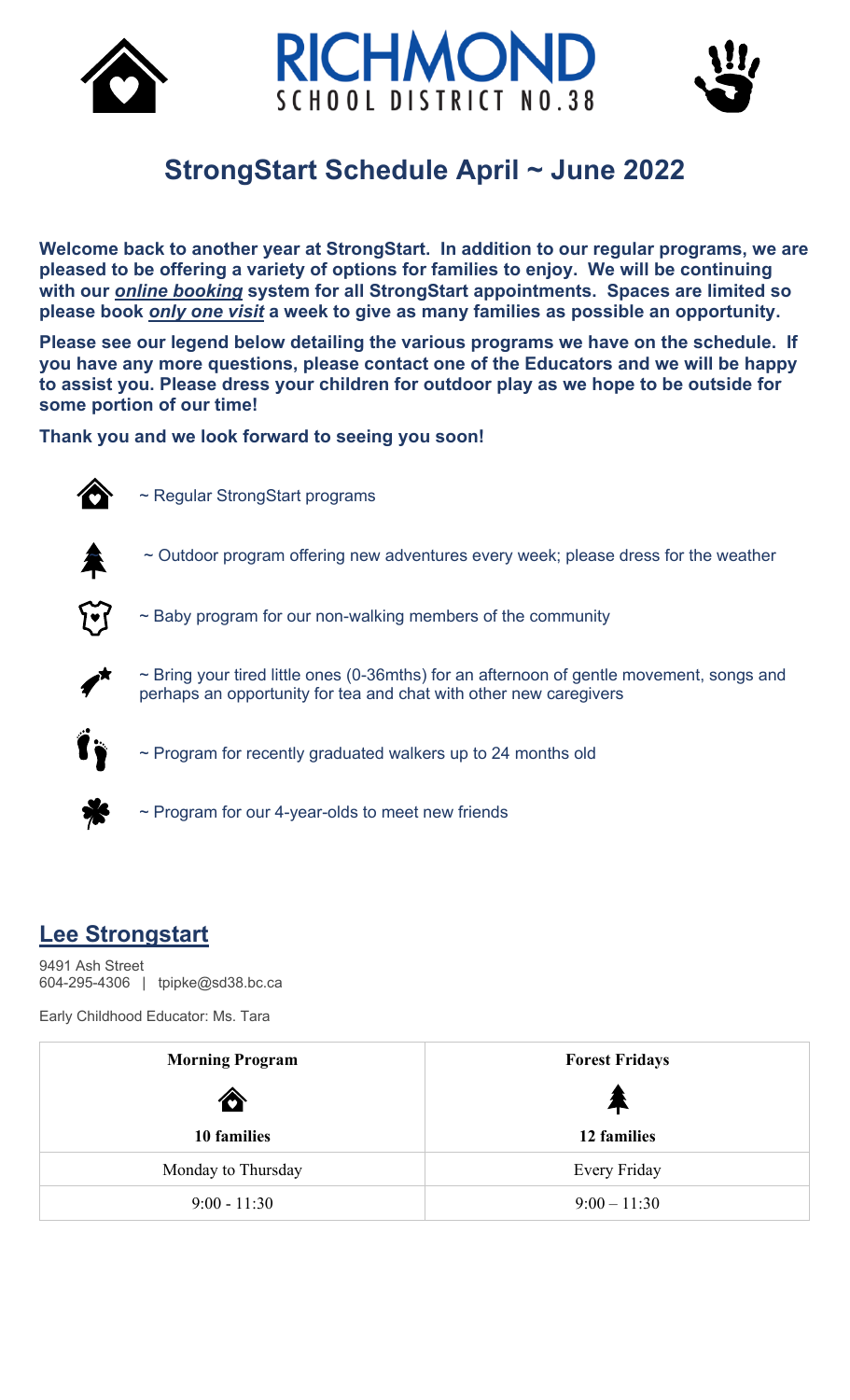### **Grauer StrongStart**

4440 Blundell Road 604-295-6429 | ayodogawa@sd38.bc.ca

Early Childhood Educator: Ms. Angela

| <b>Baby Program</b><br>$(0 - 12$ months) | <b>Morning Program</b>      | <b>Wilderness Wednesday</b><br>4<br>15 families |  |
|------------------------------------------|-----------------------------|-------------------------------------------------|--|
| 10 families                              | 10 families                 |                                                 |  |
| Thursday                                 | Monday, Tuesday, and Friday | Wednesday                                       |  |
| $9:00 - 11:30$ am                        | $9:00 - 11:30$ a.m.         | $9:00 - 11:30$ am                               |  |

### **McNeely StrongStart**

12440 Woodhead Road 604-295-6431 | juppal@sd38.bc.ca

Early Childhood Educator: Ms. Jindy

| <b>Morning Program</b>                          | <b>Afternoon Program</b>                        |
|-------------------------------------------------|-------------------------------------------------|
| T                                               | $\bullet$                                       |
| 10 families                                     | 10 families                                     |
| Monday, Tuesday, Wednesday,<br>Thursday, Friday | Monday, Tuesday, Wednesday,<br>Thursday, Friday |
| $8:45 - 11:15$ am                               | $12:15 - 2:45$ pm                               |

## **Thompson StrongStart**

6211 Forsythe Crescent 604-295-6428 | mmagnan@sd38.bc.ca

Early Childhood Educator: Ms. Marie

| <b>Morning Program</b> | <b>Afternoon Program</b>                                | <b>Touchstone Families CAP-C Program</b>                                      |
|------------------------|---------------------------------------------------------|-------------------------------------------------------------------------------|
| €<br>10 families       | Ô<br>10 families                                        | Contact Annie Leung at 604-207-5027:<br>aleung@touchfam.ca for any questions. |
|                        |                                                         |                                                                               |
|                        | Wednesday, Thursday, Friday Wednesday, Thursday, Friday | Tuesday                                                                       |
| $9:00 - 11:30$         | $12:30 - 3:00$ pm                                       | $12:30 - 2:15$ pm                                                             |